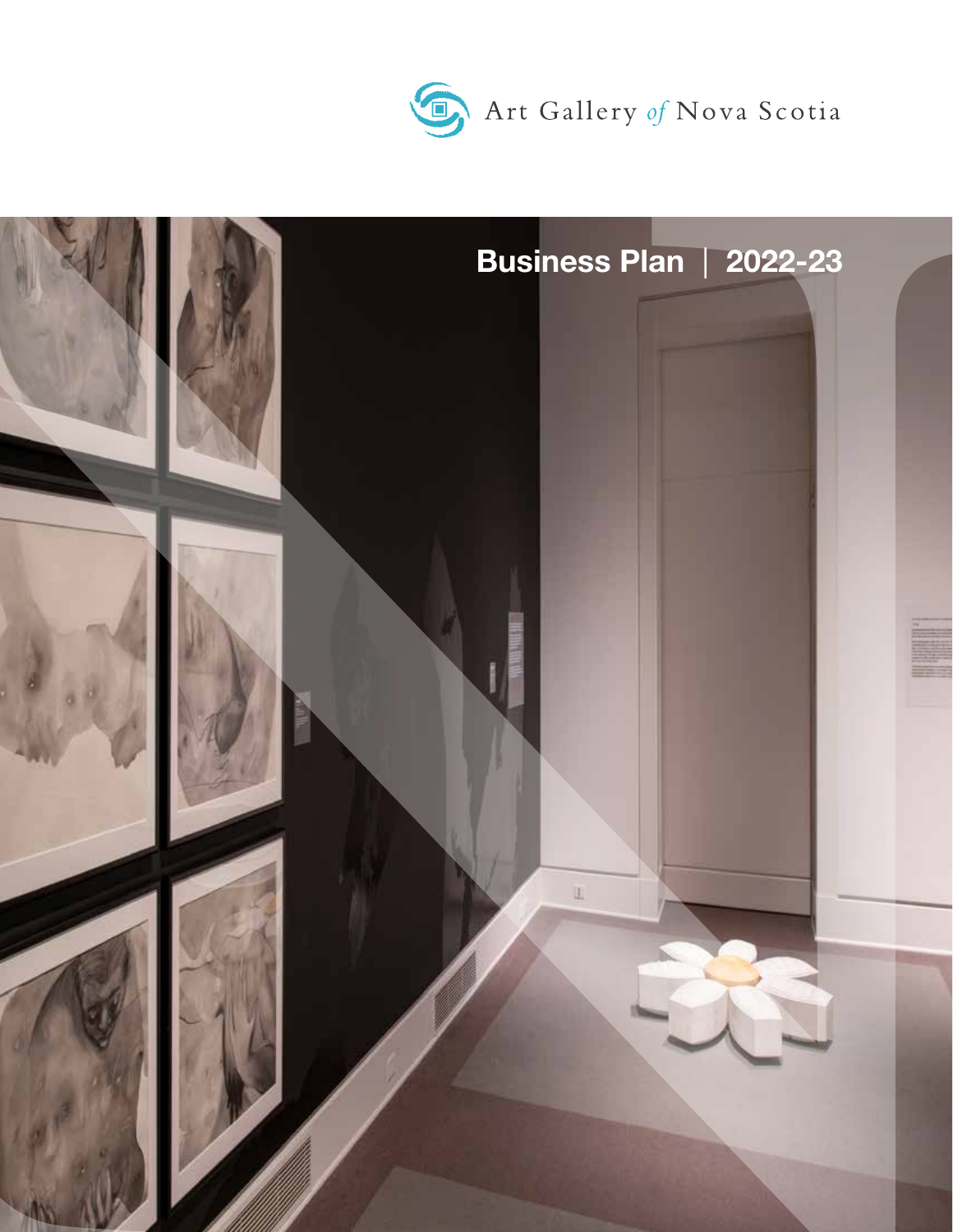# **Contents**



| MESSAGE FROM THE INTERIM DIRECTOR AND CEO                          | з |
|--------------------------------------------------------------------|---|
| ART GALLERY OF NOVA SCOTIA<br>MANDATE, VISION, MISSION AND BELIEFS |   |
| BUSINESS PLAN GOALS, OBJECTIVES, AND OUTCOMES                      | 5 |
| 2022-2023 BUDGET                                                   |   |

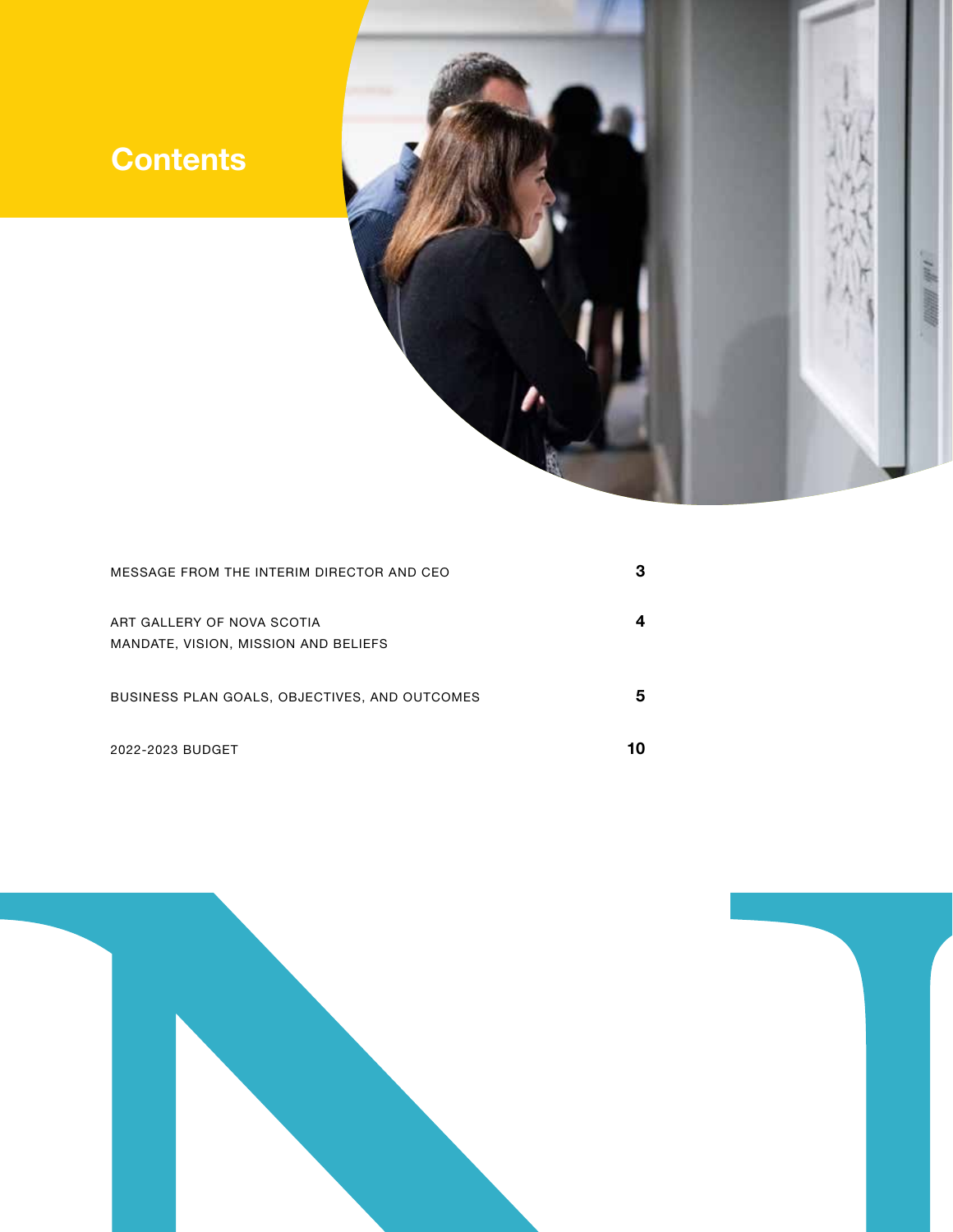# **Message from the Interim Director and CEO**

The future for the Art Gallery of Nova Scotia is bright as we continue to be flexible and adaptable to an ever-changing environment. Given our success over the past few years, as we move into 2022-23 I am confident the Gallery team will find innovative ways to reach audiences while meeting the objectives outlined in this plan.

In addition to the delivery of art programming, much of our focus is on the "new" AGNS project. In 2022-23 construction begins, a transition plan is completed and the curatorial and programming plans are finalized through public engagement. The Capital Campaign also remains a priority as we work with our Capital Campaign Council to raise \$30 million for the construction of the new Gallery, and \$10 million to support ongoing art programming.

The other key initiative is a commitment to strengthening the organizational capacity of the Art Gallery as we move toward what will be a much larger and more complex operation. It is critical we build capacity in our governance and operations to ensure we can live up to our vision and mission and meet the objectives of this plan.

Key to our success is the continued support of our partners – visitors, members, donors, sponsors, artists, community groups and the Province of Nova Scotia. We look forward to working together in 2022-23.

 $11000$ 

Sarah Moore Fillmore

![](_page_2_Picture_7.jpeg)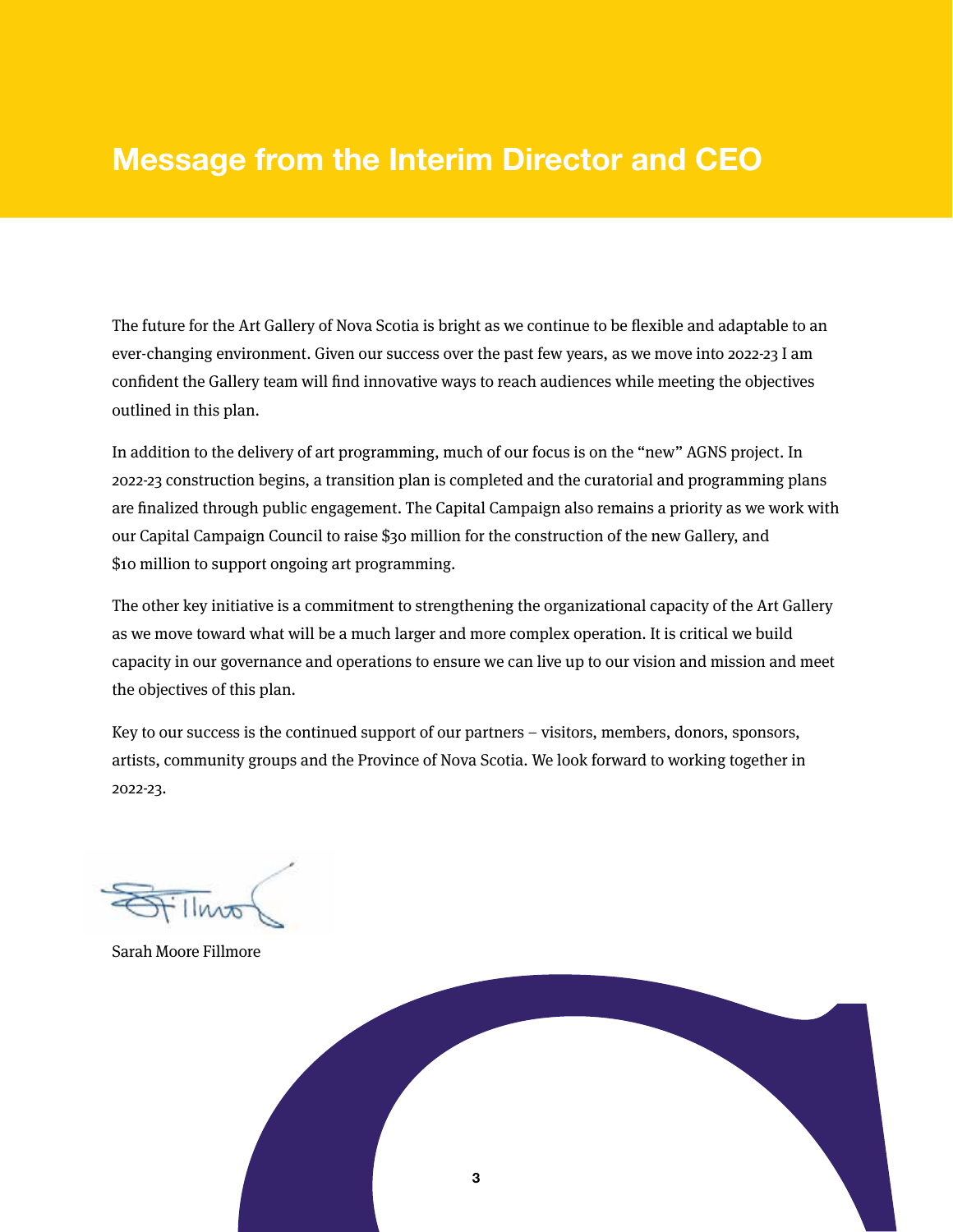# **Art Gallery of Nova Scotia**

### **Mandate**

The Art Gallery of Nova Scotia is a Crown agency of the government of Nova Scotia, which is mandated, through the Art Gallery of Nova Scotia Act, to acquire, preserve and interpret the province's collection of 18,000 works of art.

The Gallery shall be an agency of the Province acting as custodian for the people of Nova Scotia with respect to their collection of visual art, which role shall include access to, collecting, preserving, exhibiting and interpreting works of visual art in a regional, national and international context relevant to the communities of and in Nova Scotia.

# A New Art Gallery of Nova Scotia

The Art Gallery of Nova Scotia articulated a new vision, mission and belief pillars in 2018 through extensive community consultation. The vision, mission and beliefs articulated below are the cornerstone of the business plan that follows.

### Vision

The Art Gallery of Nova Scotia is an inclusive public gathering place that connects people with art to inspire new ways of thinking.

### **Mission**

The Art Gallery of Nova Scotia seeks to present the most vital and engaging contemporary art from around the world. We will embrace tradition and the past by applying a contemporary viewpoint that addresses relevant issues and challenges perspectives.

# **Beliefs**

### **Be welcoming**

We illuminate. We use our space and our collection to tell stories that reflect community, create understanding, and generate meaningful debate. Our approach is inclusive. All are welcome to view, experience, and create in our space.

### **Be contemporary**

We seek to present the most vital and engaging contemporary art from around the world while addressing relevant issues and challenging perspectives. We will embrace tradition and the past by reframing it and applying a contemporary perspective to its presentation.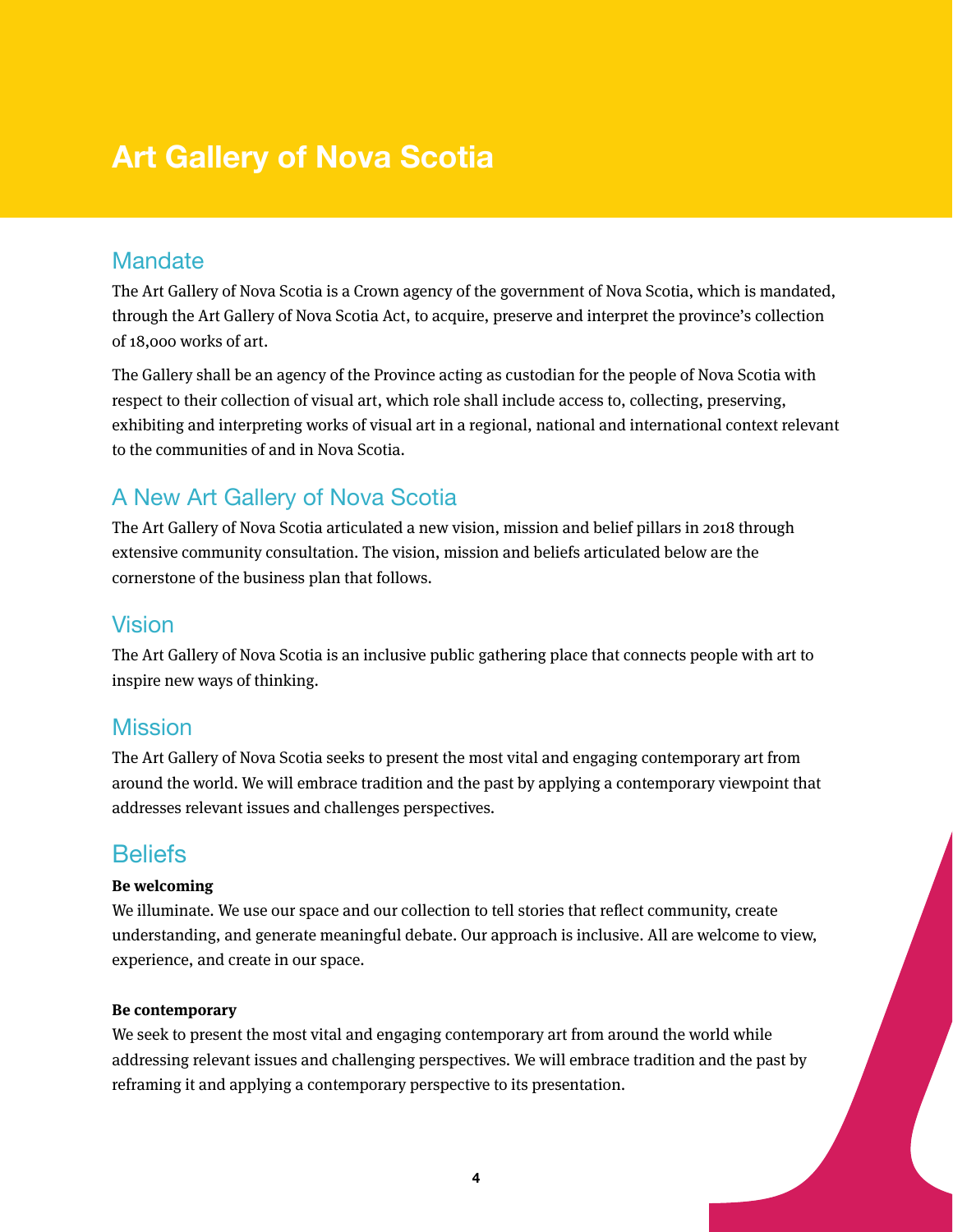#### **Be challenging**

We always challenge perceptions, complacency, and expectations. We work in provocative and unexpected ways using art to expand the way our visitors see the world. The Art Gallery of Nova Scotia is not a passive experience.

#### **Be ambitious**

We boldly pursue acquisitions, funding, relevant artists, new areas of expertise, and new ways to engage with the public. We adapt and change to remain relevant, challenging, and innovative.

# **Business Plan Goals and Objectives**

The four strategic initiatives driving the Business Plan for 2022-23 are:

- —BUILDING PLACE
- —ENGAGING COMMUNITY
- —FOCUSING ON ART
- —STRENGTHENING ORGANIZATION

### Strategic Initiative 1: Building Place

The Art Gallery of Nova Scotia, along with its partners, continues to accomplish significant milestones to realize a new art gallery and district on the Halifax waterfront. As a result of community engagement, the conceptual design has been defined further to create a place that welcomes Nova Scotians and its visitors to a unique, extraordinary, and diverse art experience. To augment the provincial and federal investment in this project, the Building Bold Capital Campaign infrastructure is in place and plans are being implemented in support of the \$40 million fundraising goal.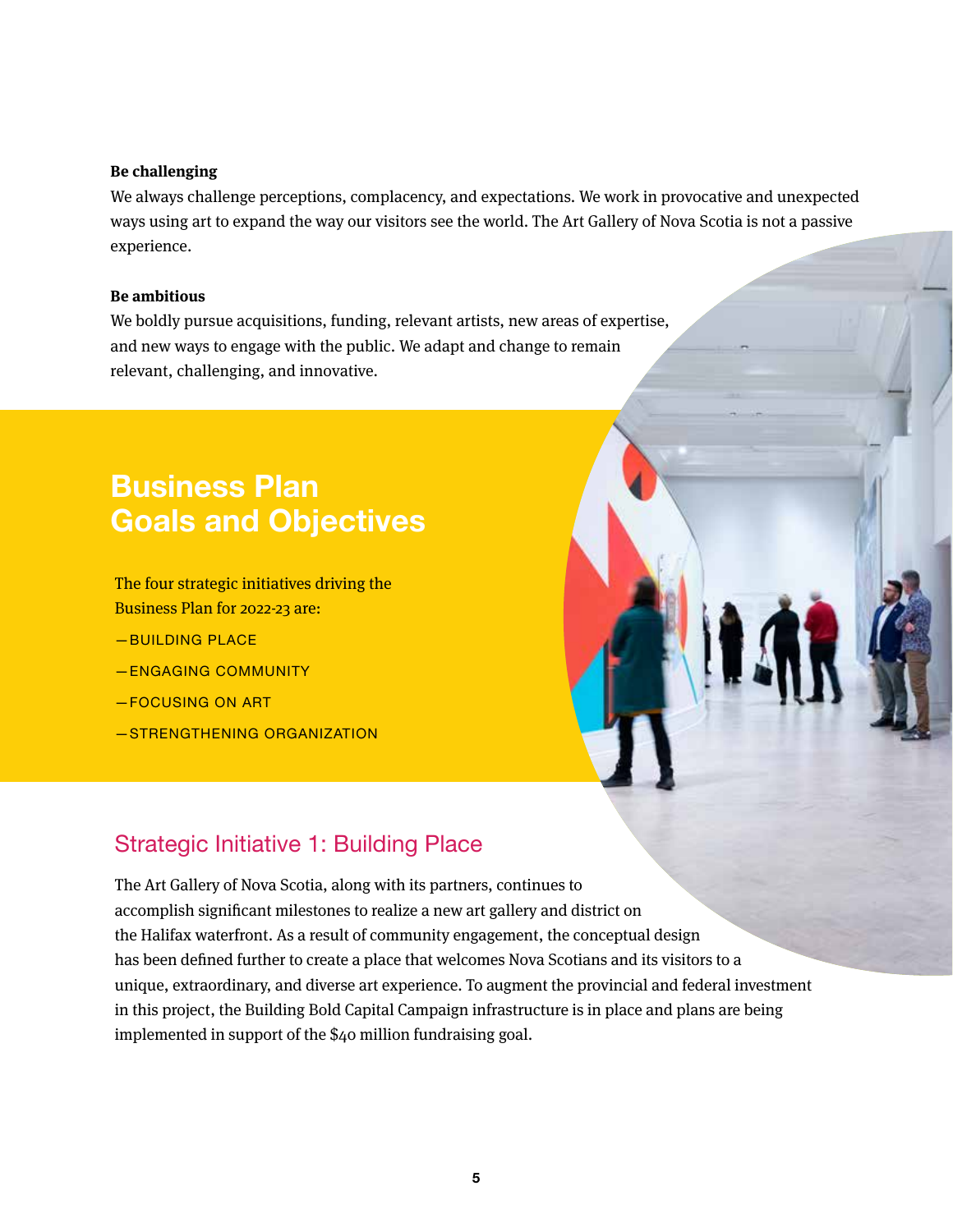In 2022-23, construction of the new Gallery will commence and the development of a transition plan to the new location will be completed. In addition, our long-term storage requirements remain a priority, which will need to be addressed. Key to our success is having the right resources, including operating funds, staffing and the commitment of our partners in government and the private sector to realize both the new Art Gallery and Arts District.

OBJECTIVE 1: **Keep the project on schedule, working with partners to finalize schematic designs and begin construction.**

#### **OUTCOMES**

- Formal engagement plan for the new AGNS is complete and implementation begins.
- Schematic Design is complete.
- Construction begins.

#### OBJECTIVE 2: **AGNS articulates a new operational model for the new Gallery.**

#### **OUTCOMES**

- A preliminary organizational structure is complete.
- A draft business plan for the first three years of operation is complete.
- An offsite collections storage facility is planned.

### Strategic Initiative 2: Engaging Community

In order to deliver on the mission and vision of the Art Gallery, engaging with community must be built into our planning and processes. The Gallery must consider its audience and what they want from their provincial Art Gallery. This shift in thinking will move the gallery away from pushing content and programs to the public and allow us to produce offerings that are informed by our audience and, in certain cases, developed and delivered by community. In addition, it is important that the Gallery continue to introduce its new brand to the market while upholding the four brand pillars of being Welcoming, Challenging, Contemporary, and Ambitious.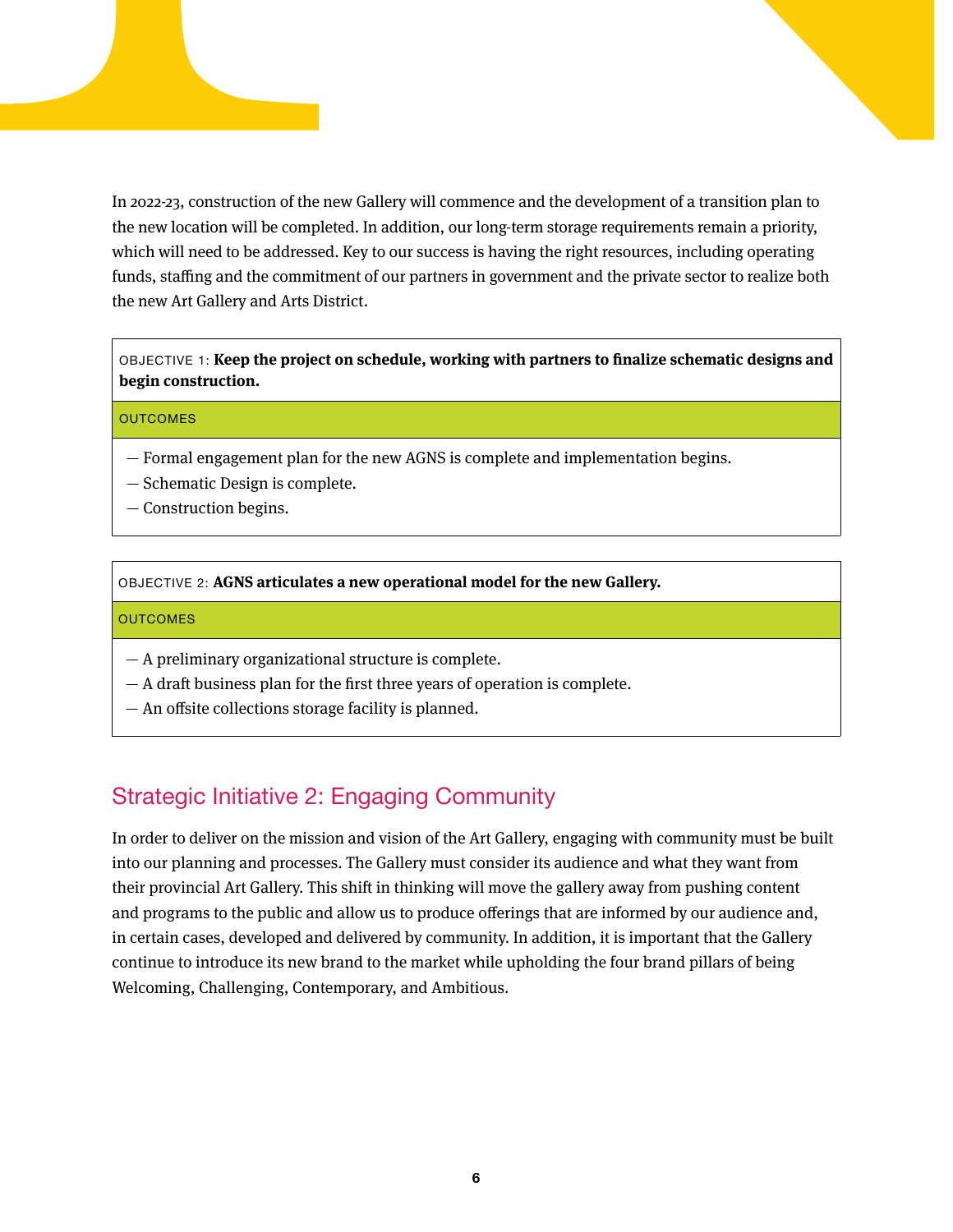#### OBJECTIVE 1: **Strengthen connection with community.**

#### **OUTCOMES**

- A culture of engagement within AGNS breaks down barriers to community participation.
- A stronger relationship with rural and underrepresented communities is realized.

OBJECTIVE 2: **Brand recognition is realized.**

#### **OUTCOMES**

- Heightened awareness of the new AGNS brand.
- Increased accessibility to works on view in permanent exhibitions.

# Strategic Initiative 3 – Focusing on Art

Art is at the center of what we do as the Art Gallery of Nova Scotia. Our focus is on artists, their process, and the work they produce. We are committed to acquiring art of living artists, with an emphasis on increasing the diversity within the collection. A new collections strategy guides our decisions. Similarly, our exhibitions and programs reflect our commitment to presenting contemporary art and challenging audiences through an active experience that is representative of community.

#### OBJECTIVE 1: **Deliver a diverse offering of exhibitions and programs through partnerships.**

#### **OUTCOMES**

- Present a temporary exhibition program, through partnerships, that appeals to a broad audience.
- Deliver diverse programs online, in house and in community.
- Grow global connectivity through research initiatives and partnerships.

OBJECTIVE 2: **Complete a Collections Plan that guides the acquisition of art in keeping with the Gallery's new vision and mission.**

#### **OUTCOMES**

— The Collections Plan is complete.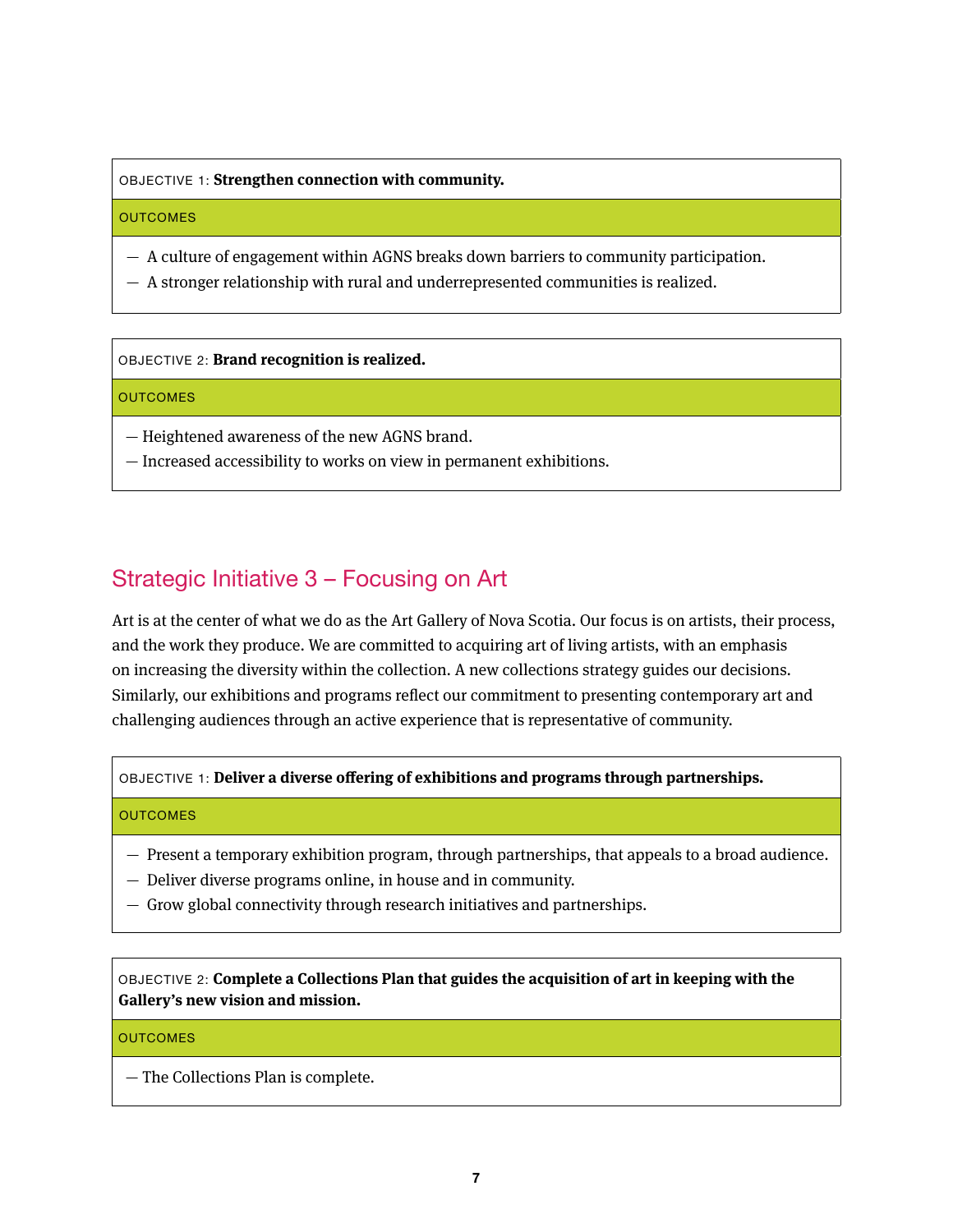# Strategic Initiative 4 – Strengthening Organization

The transition to the new Art Gallery of Nova Scotia requires an organization that has the necessary resources to ensure success. A cornerstone to this is achieving financial stability through a combination of government support, operational fundraising and earned revenue generation. Strong governance ensures the Gallery utilizes its resources with appropriate oversight and accountability. The AGNS's belief pillars provide the inspiration to our key resource - our employees and volunteer base. Ensuring every person is aligned with AGNS's strategic direction and seeing how their work contributes to the ability to deliver on our ambitious future, is the foundation to our continued success.

#### OBJECTIVE 1: **Enhance operational support.**

#### **OUTCOMES**

— Funding is secured from public and private sources.

![](_page_7_Picture_5.jpeg)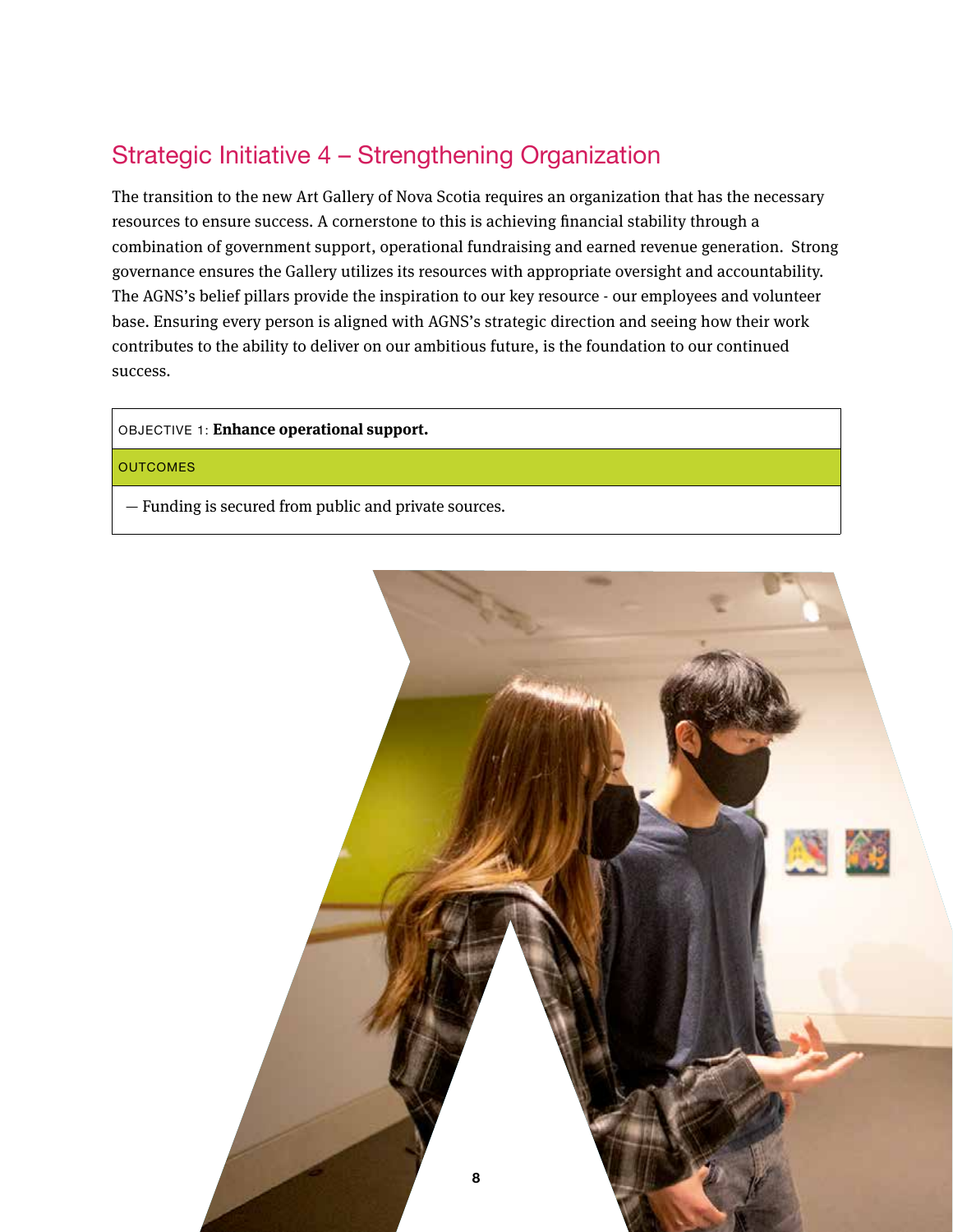#### OBJECTIVE 2: **Strengthen the Capacity of the Board.**

#### **OUTCOMES**

- The Board is more diverse.
- Board members receive Equity, Diversity and Inclusion (EDI) and Governance training.
- Completion of a multi-year strategic plan to guide the transition from the existing Gallery to the New AGNS.
- Recommended governance model is in place that allows AGNS to deliver on its mandate.

OBJECTIVE 3: **Develop an organizational culture that supports AGNS's belief pillars.**

#### **OUTCOMES**

- AGNS staff and contractors are reflective of Nova Scotia's population.
- AGNS staff have the resources to be effective at their job including training, technology and clear policies and procedures.

![](_page_8_Picture_10.jpeg)